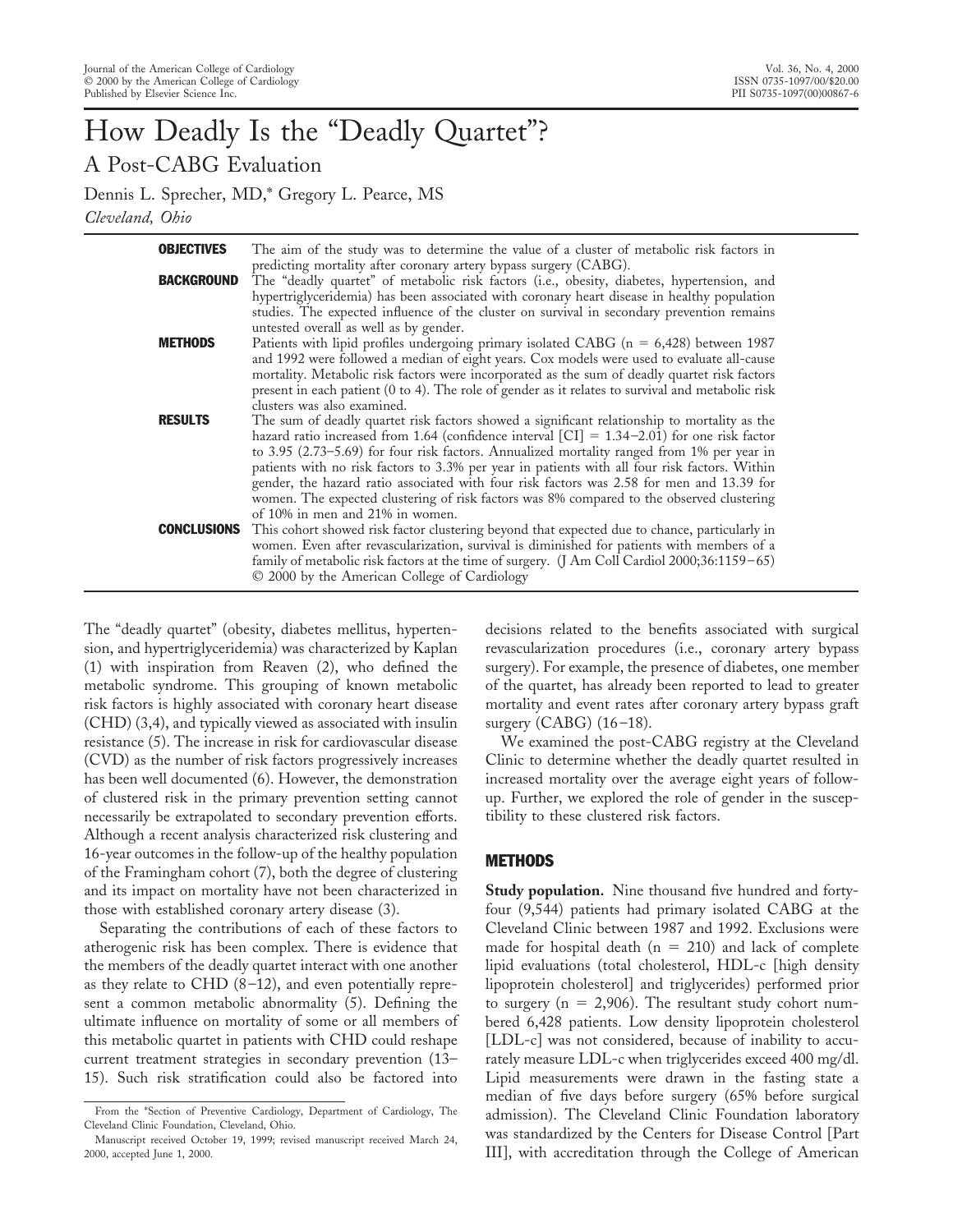| <b>Abbreviations and Acronyms</b> |                                                |  |  |  |  |  |
|-----------------------------------|------------------------------------------------|--|--|--|--|--|
| BMI                               | $=$ body mass index                            |  |  |  |  |  |
|                                   | $CABG = \text{coronary artery bypass}$         |  |  |  |  |  |
|                                   | $CHD = \text{coronary heart disease}$          |  |  |  |  |  |
|                                   | $CI = confidence interval$                     |  |  |  |  |  |
|                                   | $CVD = \text{cardiovascular disease}$          |  |  |  |  |  |
|                                   | $DM =$ diabetes mellitus                       |  |  |  |  |  |
|                                   | $HDL-c = high density lipoprotein cholesterol$ |  |  |  |  |  |
| HR                                | $=$ hazard ratio                               |  |  |  |  |  |
|                                   | $HRT =$ hormone replacement therapy            |  |  |  |  |  |
|                                   | $ITA = internal thoracic artery$               |  |  |  |  |  |
|                                   | $LDL-c = low density lipoprotein cholesterol$  |  |  |  |  |  |
| TG                                | $=$ triglycerides                              |  |  |  |  |  |

Pathology during the study period. Specifically trained personnel abstracted data from the medical record using a standardized data-collection form that required either numeric entries or checks (yes/no) for the risk factors of interest. The outcome for this study was all-cause mortality as obtained from either routine patient/family contact or the Social Security Administration mortality index. Median follow-up time for the 5,568 surviving patients was 8.2 years.

**Statistical analyses.** The deadly quartet risk factors are defined as history of diabetes mellitus (DM) based on known pharmacologic treatment of diabetes, hypertension established through repeated systolic blood pressure  $>$ 140 mm Hg and/or diastolic blood pressure  $>$ 90 mm Hg or pharmacologic treatment of hypertension, body mass index (BMI) in the top quartile  $(>30.0)$  and triglyceride (TG) in the top quartile ( $>$ 219 mg/dl). The upper quartiles were established within the study cohort because of concerns about extrapolating parameters from the primary prevention setting to secondary prevention. The upper TG quartile from this study corresponds approximately to the upper decile of similar-age subjects in the Framingham Study (19), and the Lipid Research Clinic Prevalence study (20). The sum of these risk factors is represented by integer values from zero to four.

The probability of having a given risk factor is characterized by the binomial distribution, and the incidence of having a given risk factor ranges from 0.20 for diabetes to 0.55 for hypertension in this population. The expected probability of having 0, 1, 2, 3 or 4 risk factors has been estimated based on a binomial expansion assuming independent risks. Expected distributions were based on combined data for men and women because we had no a priori expectations of gender differences (7). Cox proportional hazards modeling (PROC PHREG, SAS Institute, Cary, North Carolina) was used to assess the relative importance of baseline risk factors to the end points (21). Tied event data were handled using Efron's method of approximation (22). Overall model significance was assessed with likelihood-ratio tests, and significance of each variable in the model with the Wald test. Dummy variable coding was developed within the framework of Cox proportional haz-

ards modeling to compare patients with 1, 2, 3 and four of the deadly quartet components to patients with none of the components. Hazard ratios (HRs) are presented (with 95% confidence intervals [CIs]) to show the risk of an event when the factor is present. These risk estimates represent the average risk when 1, 2, 3, or 4 risk factors are present and do not speak to risk associated with a specific risk factor.

A three-step strategy was taken to evaluate the importance of the deadly quartet. First, unadjusted HRs were calculated followed by age-adjusted HRs. Finally, a model adjusting for age and surgical variables (left ventricular function, extent of disease, and internal thoracic artery [ITA] use) was developed. To determine whether the conclusions regarding risk progression hinged on a single member of the deadly quartet, four models were built sequentially, holding each individual risk factor to zero (not presented).

Information was not available regarding certain medications (e.g., hormone replacement therapy [HRT], lipidlowering agents) that are known to impact TG values. Therefore, analyses were undertaken to determine the likelihood that conclusions relating the deadly quartet sum to mortality could be jeopardized by TG category misclassification. Progressive percentages of "presumed" misclassified patients were randomly identified and reallocated to the opposite TG group (e.g., high TG due to HRT reclassified as normal TG). Hazard ratios for the deadly quartet sum were recalculated to determine consistency with the reported relationship. Both a gender main effect and an interaction term between gender and the sum of deadly quartet risks were included in the fully adjusted model to examine the potential role of gender with regard to all-cause mortality. A statistically significant interaction term would lead to examination of models stratified by gender. Modeling included testing the assumption of proportional hazards.

### RESULTS

Patient characteristics. Table 1 shows the presentation characteristics of this post-CABG population with regard to the relevant risk factors. The p values resulting from gender comparisons indicate that women typically show greater risk. Of patients undergoing primary isolated CABG during this time frame, 2,906 (31%) were missing either TG or HDL-c values before surgery. Cases missing lipids were more likely to be emergent and use saphenous vein grafts than were those with complete lipid profiles. The group with missing values also had more women, was older and had worse left ventricular function than did those with complete lipid profiles ( $p = 0.001$  for all). Consequently, a worse survival outlook was seen in those patients without baseline lipid measurements.

All-cause mortality for the study population was 13%  $(n = 860)$ . Women suffered a greater raw mortality rate than did men (17% vs. 12%), but this was not statistically significant after adjusting for age, surgical variables and the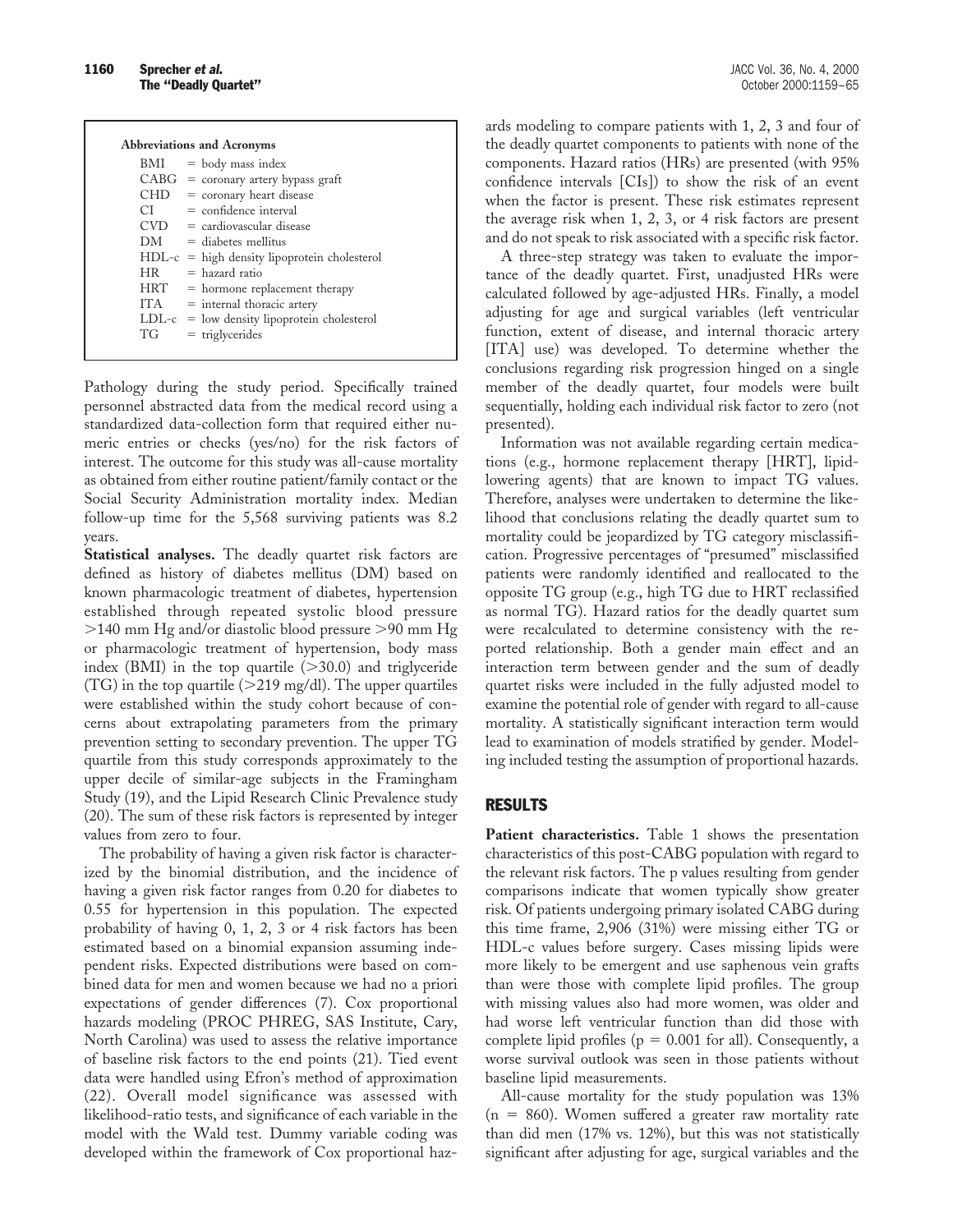|                    | Overall     | Men         | Women      | $v_{\rm alue}^{\rm p}$ |
|--------------------|-------------|-------------|------------|------------------------|
| Number             | 6,428       | 5,175       | 1,253      |                        |
| Age                | $62 \pm 10$ | $61 \pm 10$ | $65 \pm 9$ | < 0.001                |
| Hx of DM           | 1313 (20%)  | 917 (18%)   | 396 (32%)  | < 0.001                |
| Hx of HTN          | 3549 (55%)  | 2689 (52%)  | 860 (69%)  | < 0.001                |
| $TG > 219$ mg/dl   | 1607 (25%)  | 1230 (24%)  | 377 (30%)  | < 0.001                |
| BMI > 30           | 1679 (26%)  | 1261 (24%)  | 418 (33%)  | < 0.001                |
| Race               |             |             |            | < 0.001                |
| White              | 5833 (91%)  | 4660 (90%)  | 1173 (94%) |                        |
| Black              | 109 (2%)    | 73 (1%)     | 36 (3%)    |                        |
| Other              | 486 (8%)    | 442 (9%)    | 44 (4%)    |                        |
| Smoking            | 3230 (50%)  | 2723 (53%)  | 507 (41%)  | < 0.001                |
| 2-3-Vessel DX+     | 6050 (94%)  | 5175 (95%)  | 1156 (92%) | 0.002                  |
| Severe LVF‡        | 570 (9%)    | 466 (9%)    | 104 (8%)   | 0.43                   |
| ITA used           | 5528 (86%)  | 4606 (89%)  | 922 (74%)  | < 0.001                |
| Deadly quartet sum |             |             |            |                        |
| $\Omega$           | 1599 (25%)  | 1425 (28%)  | 174 (14%)  | < 0.001                |
|                    | 2442 (38%)  | 2011 (39%)  | 431 (34%)  | 0.003                  |
| 2                  | 1597 (25%)  | 1218 (24%)  | 379 (30%)  | < 0.001                |
| 3                  | 648 (10%)   | 434 (8%)    | 214 (17%)  | < 0.001                |
|                    | 142 (2%)    | 87 (2%)     | 55 (4%)    | < 0.001                |

Table 1. Presentation Characteristics of Primary Isolated CABG Patients Overall and by Gender

\*p Values resultant from male versus female comparison. †Two- or three-vessel coronary artery disese (stenosis .50%). ‡Severe left ventricular dysfunction (ejection fraction  $\dot{0}$ ,20%).

 $HTN = hypertension.$ 

identified metabolic risk factors (HR =  $0.95$ , CI =  $0.81$  to 1.12,  $p = 0.55$ ). The mortality rate increased as the number of deadly quartet risk factors increased in all cases (Fig. 1,  $p < 0.001$  for all).

Expected risk factor distributions and observed distributions are shown in Figure 2. An enhanced frequency of observed versus expected distributions was noted for those with zero risk factors and those with three or four risk factors.

**Deadly quartet effect.** We first examined the univariate risk associated with the sum of the four deadly quartet components (e.g., a patient with DM and  $TG = 230$  mg/dl would have two of the four). After the univariate look, age-adjusted models were built followed by age- and surgical variable-adjusted models. Adjustments for smoking

status and race did not affect the results materially (data not shown). Table 2 shows that the hazard associated with the deadly quartet increased from 1.64 to 3.95 as the risk factors accumulated whether adjusted or not. The proportional hazards assumption was not perfectly met. Therefore, the estimated HRs for the number of deadly quartet risk factors are conservative as they represent an average hazard over the course of the study.

Based on the analyses involving TG misclassification, at least 60% of patients would have to have misclassified TGs to significantly impact the observed relationship between the deadly quartet sum and mortality. A piecewise exponential model accounting for variable hazards across time corroborated the results of the Cox models (data not



**Figure 1.** Raw incidence of mortality overall and by gender. Open bars = overall risk factors; **hatched bars**  $=$  male risk factors; **solid bars**  $=$  female risk factors.



Figure 2. Expected **(line)** and observed **(bars)** prevalence of patients with zero, one, two, three or four of the deadly quartet risk factors (hypertension, diabetes, hypertriglyceridemia, obesity). Open bars = overall risk factors; **hatched bars**  $=$  male risk factors; **solid bars**  $=$  female risk factors.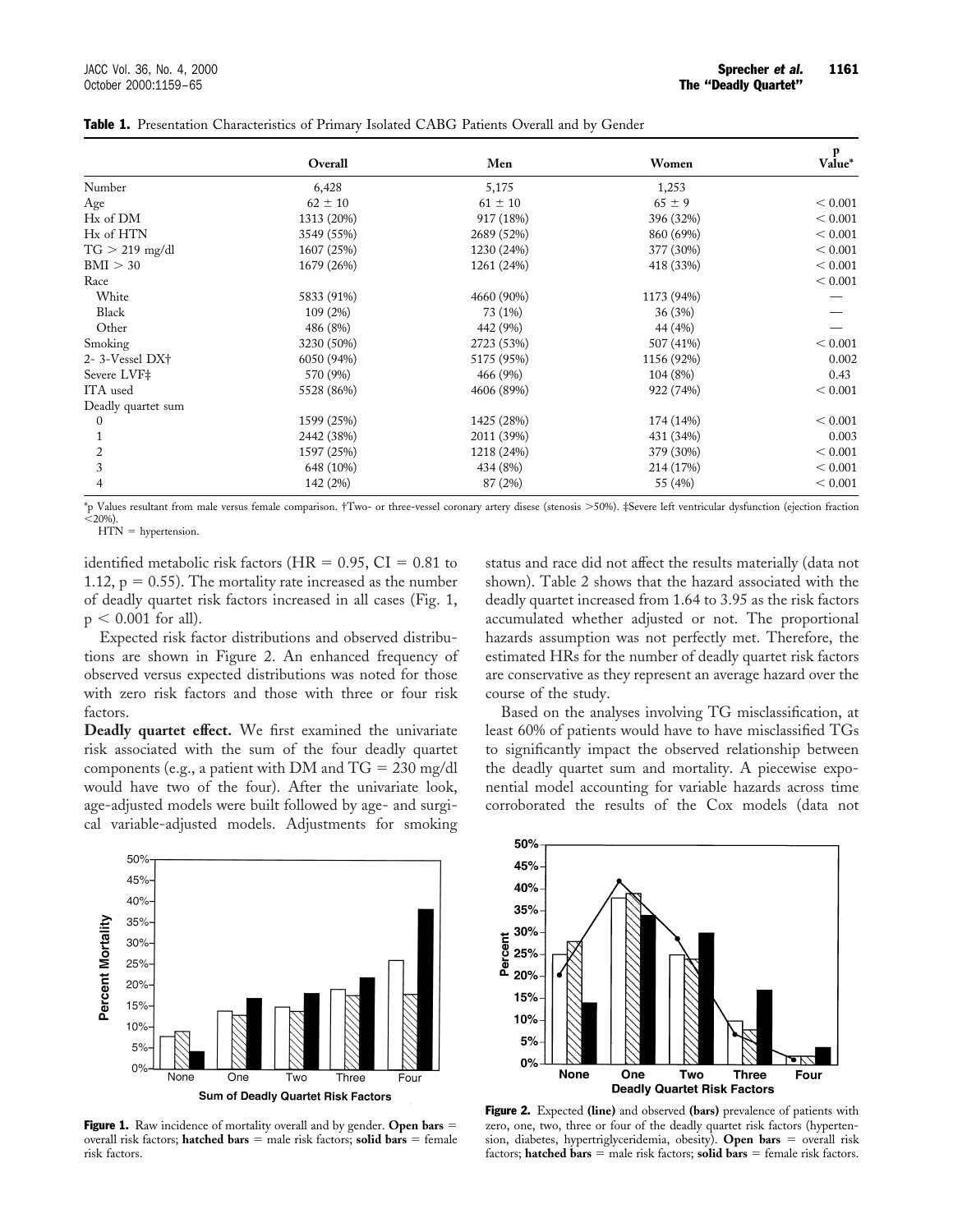| Quartet    | Unadjusted |               | <b>Age Adjusted</b> |               | Age + Surgical Adjusted |               |
|------------|------------|---------------|---------------------|---------------|-------------------------|---------------|
|            | HR         | 95% CI        | HR                  | 95% CI        | <b>HR</b>               | 95% CI        |
| $0$ of 4   | $1.00\,$   |               | 1.00                |               | 1.00                    |               |
| $1$ of $4$ | 1.73       | $1.42 - 2.12$ | 1.62                | $1.32 - 1.99$ | 1.64                    | $1.34 - 2.01$ |
| $2$ of 4   | 1.94       | $1.57 - 2.40$ | 1.94                | $1.57 - 2.40$ | 1.95                    | $1.57 - 2.41$ |
| $3$ of 4   | 2.52       | $1.97 - 3.23$ | 2.61                | $2.04 - 3.34$ | 2.52                    | $1.97 - 3.23$ |
| $4$ of $4$ | 3.64       | $2.53 - 5.25$ | 4.13                | $2.87 - 5.96$ | 3.95                    | $2.73 - 5.69$ |

Table 2. Deadly Quartet Hazard Ratio (HR) Estimating the Risk of Mortality with 95% Confidence Intervals (95% CI) Estimated from Cox Proportional Hazards Models Unadjusted, Age-Adjusted and Age- and Surgical Variable-Adjusted\*

\*Operative year, left ventricular function, extent of disease, and ITA use.

shown). The addition of HDL-c and total cholesterol did not appreciably change risk estimates associated with the deadly quartet and provided no additional predictive power  $(p = 0.86, p = 0.35, respectively).$ 

It was necessary to determine whether any one of the deadly quartet components was necessary to the expression of mortality risk. If, for example, diabetes were the one risk factor that was necessary for the expression of mortality risk, then one would expect mortality risk to be muted in the absence of diabetes. Therefore, the mortality risk was estimated sequentially when each component risk was absent. Similar HRs were seen for even a single risk factor in the absence of diabetes (HR =  $1.58$ , CI =  $1.29-1.95$ ), obesity (HR = 1.61, CI = 1.31–1.98), hypertension (HR = 1.59, CI =  $1.24-2.04$ ) and hypertriglyceridemia (HR = 1.73,  $CI = 1.61-2.57$ . Furthermore, we saw little evidence that the particular cluster of risk factors altered mortality risk significantly when at least three factors were present. Hazard ratios ranged from 2.20 (1.49–3.24) with obesity, hypertension and hypertriglyceridemia, to 3.49 (1.96–6.20) with diabetes, obesity and hypertriglyceridemia.

The effects of the remaining deadly quartet risk factors in relationship to obesity were reviewed in detail because of the emphasis placed on obesity in Kaplan's original efforts. The effects of one, two or three risks by obesity status as defined by BMI in the top quartile  $(>=30.0)$  were estimated. For nonobese patients, the HR for one risk was  $1.61$  (CI =

1.31–1.98), for two risks 2.07 (CI =  $1.64$ –2.62) and for three risks 2.74 ( $CI = 1.90-3.96$ ). For obese patients, the impact of additional risk factors was seen for three risks  $(HR = 2.21, CI = 1.41-3.47)$ , but not one  $(HR = 0.99,$  $CI = 0.68 - 1.52$  or two (HR = 1.36,  $CI = 0.86 - 1.99$ ) additional risks. Nonobese patients were more likely to have no deadly quartet risk factors than obese patients (34% vs. 19%). In contrast, obese patients were more likely to have at least two other deadly quartet risk factors than nonobese patients (38% vs. 21%).

**Gender effect.** Progressing with the model adjusting for age and surgical variables, gender issues were examined. No evidence was seen of a gender effect on survival after adjustment for age, surgical variables, and the deadly quartet  $(HR = 0.95, 95\% \text{ CI} = 0.81 - 1.12, p = 0.55)$ . However, the differing presentation characteristics of men and women leave the question of whether men and women experience differential effects from the presence of the deadly quartet risk factors. An interaction term between gender and the sum of the quartet components was statistically significant  $(p = 0.01)$ .

The positive interaction finding provides motivation to examine the effects of the deadly quartet by gender. The progressive increase in presence of deadly quartet components is clear for both men and women. The risk for men progressed from 1.49 (1.20–1.84) to 1.80 (1.43–2.29) to 2.31 (1.74–3.07) to 2.58 (1.53–4.36) as the number of



Figure 3. Kaplan-Meier survival curves showing the estimated risk of all-cause mortality for men with 0, 1, 2, 3 and 4 of the deadly quartet risk factors (obesity, diabetes, hypertension and hypertriglyceridemia).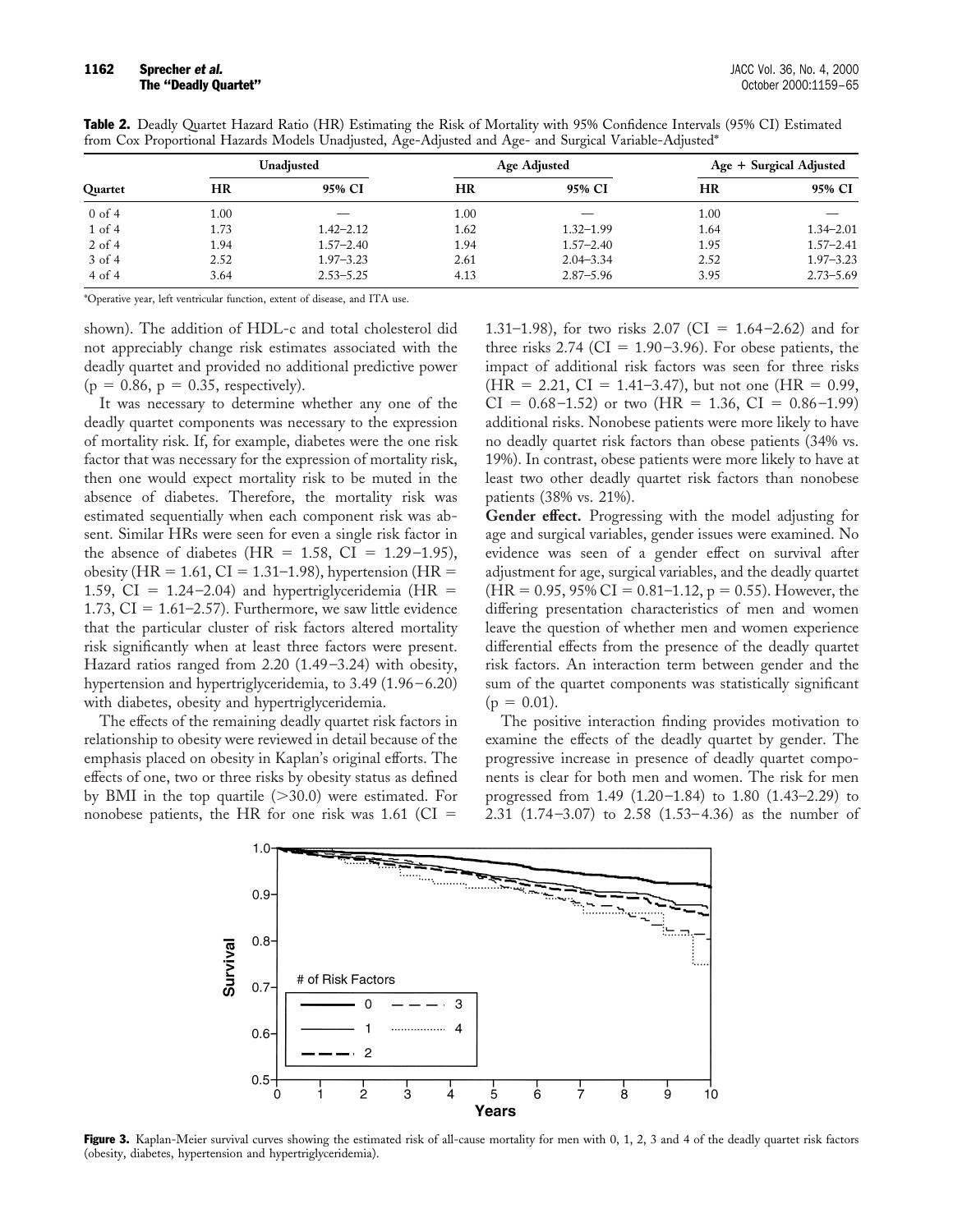

Figure 4. Kaplan-Meier survival curves showing the estimated risk of all-cause mortality for women with 0, 1, 2, 3 and 4 of the deadly quartet risk factors (obesity, diabetes, hypertension and hypertriglyceridemia).

deadly quartet risks increased from 1 to 4 (Fig. 3). The effect was even more dramatic in women as HRs moved from 4.43  $(2.04-9.62)$  to  $5.03$   $(2.31-10.94)$  to  $6.32$   $(2.85-14.04)$  to 13.39 (5.66–31.68) as the deadly quartet risk factor sum increased from 1 to 4 (Fig. 4). An examination of the CIs shows that the high end of the 95% CI in men is almost always less than the low end of the 95% CI in women.

#### **DISCUSSION**

We have found in subjects with relatively severe coronary atherosclerotic disease and subsequent CABG a striking clustering of metabolic risk factors, previously reported as part of the "deadly quartet". Over 90% of the 860 patients who died during follow-up had at least one element of the deadly quartet. The concurrent presence of three or more members of the quartet occurs in 10% of men and 21% of women in the pre-CABG population at our institution, and among these groups one in five men and one in four women died over the course of follow up. In contrast, in patients without any of the deadly quartet risk factors, 1 in 10 men died and 1 in 20 women died during the follow-up period. **"Common soil."** Analysis of a cluster of risk factors, all metabolically interrelated, has not been previously performed in a group of CHD subjects. Although the physiologic lines may be somewhat unclear, this cluster of factors may represent primarily the presence of one disorder, which has multiple clinical presentations (5,8,23). The frequency of those without any of the risk factors is substantially more than expected, and the frequency of those with multiple metabolic risk factors (3 or 4) is increased beyond that expected. Therefore, lack of any members of the cluster is interpreted as lack of the substrate for the disorder, absence of the "common soil" (5) for diabetes and atherogenesis, and clear protection from even expressing one member of the cluster. It does not appear that any single risk factor is pivotal to the expression of mortality risk. In contrast, with

three risk factors, the "soil" for the disorder is fertile, and expression is enhanced.

**Gender.** We have observed a twofold greater prevalence of this composite in women than in men, suggesting that this metabolic quartet is a more typical basis for vascular disease in women. The individual cardiovascular implications of TG and DM are known to be more relevant in women (19,24). Now, presented herein, when all four risk factors are present in a woman, the risk for death is over 10-fold, compared to a risk of death in a man of two- to threefold. The relatively small number of patients with all four risk factors present leads to fairly wide CIs; however, it appears that women have more risk for death than do men when one or more members of the quartet are expressed, and they have a tendency for reduced mortality when none are present. Indeed, when adjustment is made for this metabolic clustering, no difference in mortality was noted between men and women post-CABG, consistent with results of the Bypass Angioplasty Revascularization Investigation (BARI) (25).

**Influence of body mass.** Increments in BMI are associated with increasing rates of CHD and mortality  $(26)$ , and they form a major element of the Kaplan quartet (1). Though some have suggested that body mass is independently correlated with vascular disease, this is difficult to prove owing to the strong interactions with other traditional risk factors (27–29). After dividing patients according to their baseline BMI ( $\le$  or  $>$  30.0), the composite of the three remaining risk factors markedly decreases in prevalence in those below the top quartile, while the probability of death remains the same (i.e., if you have hypertension, hypertriglyceridemia and diabetes, the risk of death appears similar whether your BMI is high or low). The higher incidence of metabolic clustering with greater BMI suggests that the dramatic trend for increasing obesity in the U.S. is an ominous sign (30).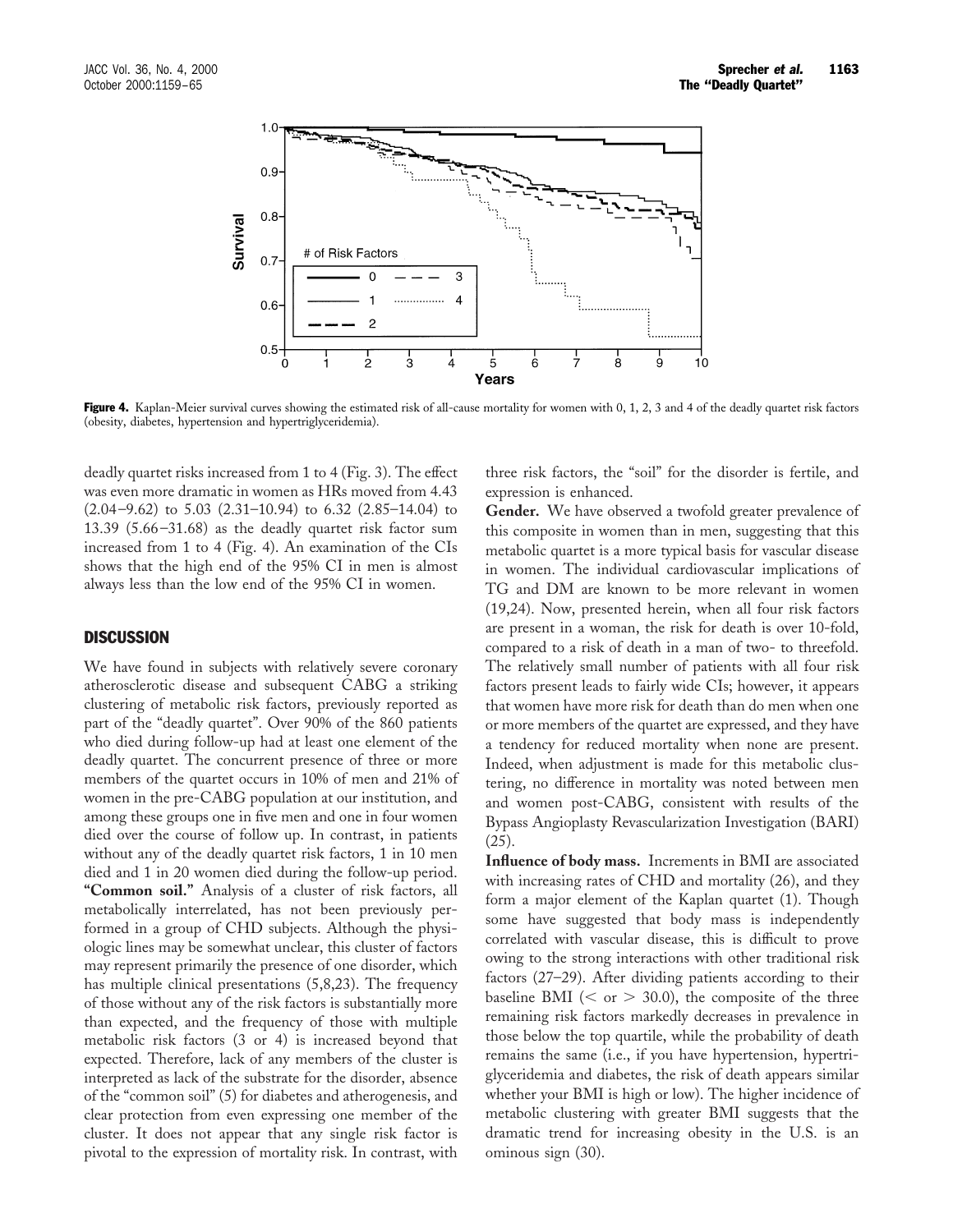## **1164 Sprecher et al.** Sprecher et al. **Sprecher et al.** JACC Vol. 36, No. 4, 2000

**Summary.** Based on recorded information (indeed, the presence of some quartet members may escape recognition or documentation), we have found that a clustering of metabolic features is evident in CAD patients, expressed beyond that anticipated by chance alone. As in subjects without known CAD, those with significant disease—even after the protection of surgical revascularization—suffer a substantial increase in mortality when this syndrome is expressed. Important tools to protect against this risk cluster, e.g., fibric acid derivatives to improve intermediate lipoprotein processing and to decrease TG levels (31), angiotensin-converting enzyme inhibitors to reduce plasminogen activator inhibitor-1 levels (increased in this syndrome) (32–34), decrease sympathetic activity and enhance insulin receptor sensitivity (35), and/or metformin (36) and troglitazone to upregulate insulin sensitivity, are becoming understood and available. Statin therapy in diabetic patients is at least as therapeutic as in nondiabetics (37–39), including post-CABG patients (40), and it should be considered in those with this metabolic cluster. In subjects preparing to have CABG, and perhaps in all those with CAD, expression of members of the deadly quartet can be a prequel to fatal outcomes and should motivate global treatment strategies beyond the simple attention dedicated to the presenting feature of the deadly cluster, especially in women.

**Reprint requests and correspondence:** Dennis L. Sprecher, The Cleveland Clinic Foundation, 9500 Euclid Avenue, C51, Cleveland, Ohio 44195. E-mail: sprechd@ccf.org.

#### REFERENCES

- 1. Kaplan NM. The deadly quartet. Upper-body obesity, glucose intolerance, hypertriglyceridemia, and hypertension. Arch Intern Med 1989;149:1514–20.
- 2. Reaven GM. Banting lecture 1988. Role of insulin resistance in human disease. Diabetes 1988;37:1595–607.
- 3. Genest J, Jr, Cohn JS. Clustering of cardiovascular risk factors: targeting high-risk individuals. Am J Cardiol 1995;76:8A–20.
- 4. Yusuf HR, Giles WH, Croft JB, Anda RF, Casper ML. Impact of multiple risk factor profiles on determining cardiovascular disease risk. Prev Med 1998;27:1–9.
- 5. Stern MP. Diabetes and cardiovascular disease. The "common soil" hypothesis. Diabetes 1995;44:369–74.
- 6. Kannel WB, McGee DL. Diabetes and cardiovascular disease. The Framingham Study. JAMA 1979;241:2035–8.
- 7. Wilson PW, Kannel WB, Silbershatz H, D'Agostino RB. Clustering of metabolic factors and coronary heart disease. Arch Intern Med 1999;159:1104–9.
- 8. Reaven GM, Chen YD. Insulin resistance, its consequences, and coronary heart disease. Must we choose one culprit? (editorial; comment). Circulation 1996;93:1780–3.
- 9. Blomhoff JP. Lipoproteins, lipases, and the metabolic cardiovascular syndrome. J Cardiovasc Pharmacol 1992;20:S22–5.
- 10. Despres JP. Abdominal obesity as important component of insulinresistance syndrome. Nutrition 1993;9:452–9.
- 11. Lew EA, Garfinkel L. Variations in mortality by weight among 750,000 men and women. J Chronic Dis 1979;32:563–76.
- 12. Management of dyslipidemia in adults with diabetes. American Diabetes Association. Diabetes Care 1998;21:179–82.
- 13. National Cholesterol Education Program. Second Report of the Expert Panel on Detection, Evaluation, and Treatment of High Blood Cholesterol in Adults (Adult Treatment Panel II). Circulation 1994; 89:1333–445.
- 14. The Fifth Report of the Joint National Committee on Detection, Evaluation, and Treatment of High Blood Pressure (JNC V). Arch Intern Med 1993;153:154–83.
- 15. Joint National Committee on Detection, Evaluation, and Treatment of High Blood Pressure. The Sixth Report of the Joint National Committee on Prevention, Detection, Evaluation, and Treatment of High Blood Pressure (JNC VI). Arch Intern Med 1997;157:2413–46.
- 16. Morris JJ, Smith LR, Jones RH, et al. Influence of diabetes and mammary artery grafting on survival after coronary bypass. Circulation 1991;84:III275–84.
- 17. Risum O, Abdelnoor M, Svennevig JL, et al. Diabetes mellitus and morbidity and mortality risks after coronary artery bypass surgery. Scand J Thorac Cardiovasc Surg 1996;30:71–5.
- 18. Kurbaan A, Bowker T, Ilsley  $\check{C}$ , et al. Differences in the long term mortality of the diabetic and non-diabetic populations in the Coronary Angioplasty vs Bypass Investigation (CABRI) (abstr). Circulation 1999;100:I-591.
- 19. Castelli WP. Epidemiology of triglycerides: a view from Framingham. Am J Cardiol 1992;70:3H–9.
- 20. Lipid Metabolism Branch Division of Heart and Vascular Diseases, National Heart, Lung, and Blood Institute: the Lipid Research Clinics Population Studies Data Book. Volume I: The Prevalence Study. Bethesda, Maryland: National Institute of Health Publication 80- 1527, July 1980.
- 21. Cox D. Regression models and life tables. J Royal Stat Soc 1972;B34: 187–220.
- 22. Efron B. The efficiency of Cox's likelihood function for censored data. J Am Stat Assoc 1977;76:312–9.
- 23. Taegtmeyer H. Insulin resistance and atherosclerosis. Common roots for two common diseases? (editorial; comment). Circulation 1996;93: 1777–9.
- 24. Kannel WB, McGee DL. Diabetes and glucose tolerance as risk factors for cardiovascular disease: the Framingham study. Diabetes Care 1979;2:120–6.
- 25. Jacobs AK, Kelsey SF, Brooks MM, et al. Better outcome for women compared with men undergoing coronary revascularization: a report from the Bypass Angioplasty Revascularization Investigation (BARI). Circulation 1998;98:1279–85.
- 26. Willett WC, Dietz WH, Colditz GA. Guidelines for healthy weight. N Engl J Med 1999;341:427–34.
- 27. Keys A. Overweight, obesity, coronary heart disease, and mortality: the W.O. Altwater Memorial Lecture, 1980. Prog Clin Biol Res 1981; 67:31–46.
- 28. Barrett-Connor EL. Obesity, atherosclerosis, and coronary artery disease. Ann Intern Med 1985;103:1010–9.
- 29. Hubert HB, Feinleib M, McNamara PM, Castelli WP. Obesity as an independent risk factor for cardiovascular disease: a 26-year follow-up of participants in the Framingham Heart Study. Circulation 1983;67: 968–77.
- 30. Harris MI, Flegal KM, Cowie CC, et al. Prevalence of diabetes, impaired fasting glucose, and impaired glucose tolerance in U.S. adults. The Third National Health and Nutrition Examination Survey, 1988–1994. Diabetes Care 1998;21:518–24.
- 31. Rubins HB, Robins SJ, Collins D. The Veterans Affairs High-Density Lipoprotein Intervention Trial: baseline characteristics of normocholesterolemic men with coronary artery disease and low levels of high-density lipoprotein cholesterol. Veterans Affairs Cooperative Studies Program High-Density Lipoprotein Intervention Trial Study Group. Am J Cardiol 1996;78:572–5.
- 32. Vague P, Juhan-Vague I, Aillaud M, et al. Correlation between blood fibrinolytic activity, plasminogen activator inhibitor level, plasma insulin level, and relative body weight in normal and obese subjects. Metab Clin Exp 1986;35:250–3.
- 33. Landin K, Stingendal L, Eriksson E, et al. Abdominal obesity is associated with an impaired fibrinolytic activity and elevated plasminogen activator inhibitor 1. Metab Clin Exp 1990;39:1044–8.
- 34. Juhan-Vague I, Alessi MC, Vague P. Increased plasma plasminogen activator inhibitor 1 levels. A possible link between insulin resistance and atherothrombosis. Diabetologia 1991;34:457–62.
- 35. Yusuf S, Sleight P, Pogue J, Bosch J, Davies R, Dagenais G. Effects of an angiotensin-converting enzyme inhibitor, ramipril, on cardiovascular events in high-risk patients. The Heart Outcomes Prevention Evaluation Study Investigators. N Engl J Med 2000;342:145–53.
- 36. Effect of intensive blood-glucose control with metformin on compli-